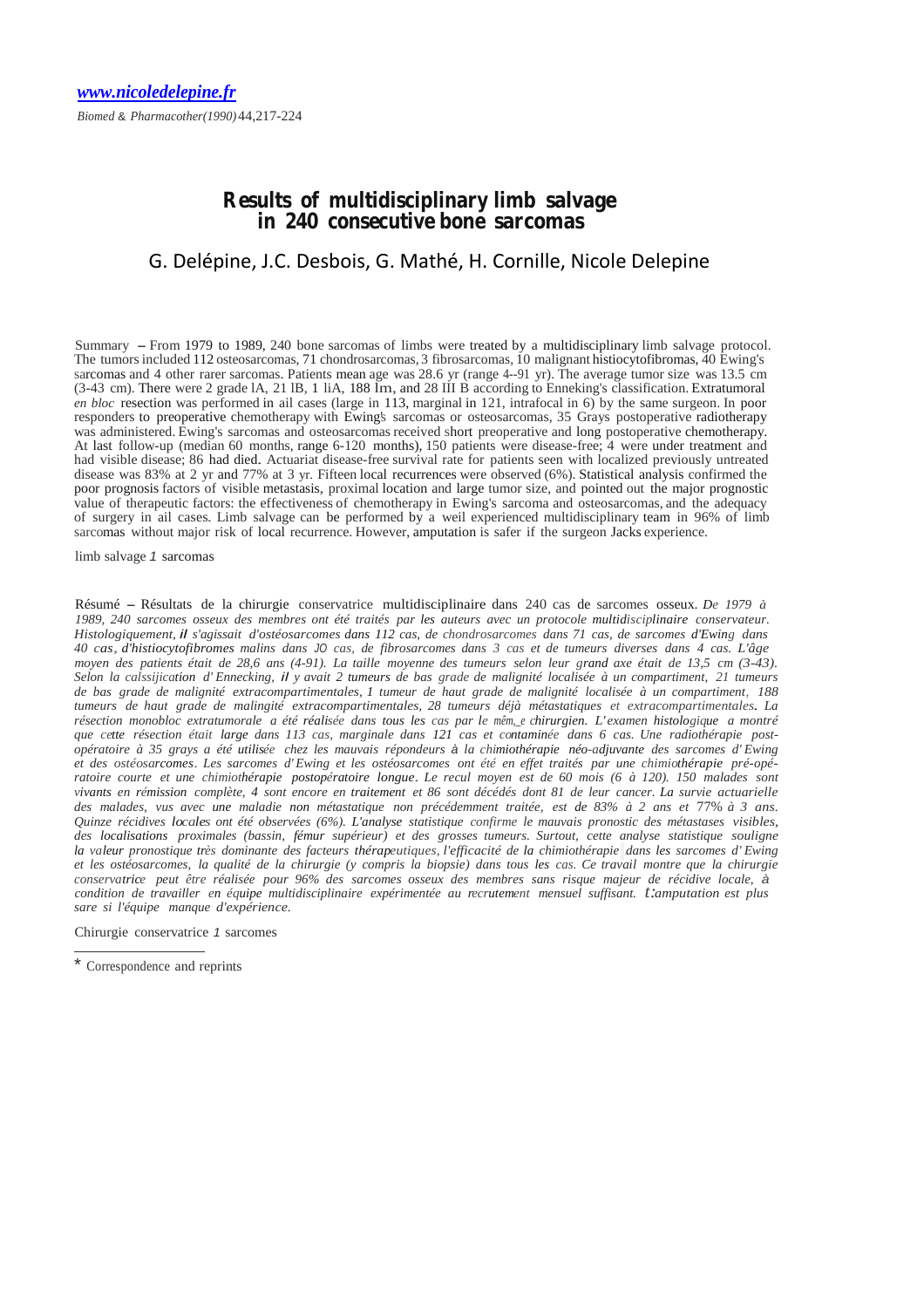### **Introduction**

Results of limb salvage surgery in sarcoma are often evaluated by multicentric studies where surgical procedures, adjuvant therapies and followup are insufficiently homogeneous to permit definitive conclusions. This study, based on 240 consecutive cases of limb sarcoma, treated by the same team, attempts to answer the main questions regarding limb salvage in bone sarcomas: how often is it feasible? Is it worthwhile? Isn 't it too dangerous?

### **Patients and Methods**

From 1980 to 1989, 240 bone sarcomas of limbs were treated by a multidisciplinary limb salavage protocol. The tumors included 112 osteosarcomas, 71 chondrosarcomas, 40 Ewing's sarcomas, 10 malignant histiocytofibromas, 3 fibrosarcomas and 4 other rarer sarcomas. The tumor locations were distal femur in 61 cases, hip bones in 42, proximal tibia in 32, upper femur in  $27$ , proximal humerus in 25, scapula in 9, and other bones in 44 cases.

The average age of patients was 28.6 yr (range 4- 91 yr). The average size of the tumor was 13.5 cm (range 3-43 cm); according to the Musculoskeletal Tumor Society criteria (MSTS), the tumor was classified as grade lA in 2, grade lB in 21, grade liA in 1, grade liB in 188, and grade IIIB in <sup>28</sup> cases.

One hundred and forty-nine patients were seen before biopsy (132 with localized and 17 with primary metastatic disease), 60 were referred for surgery after biopsy and/or chemotherapy, 20 after local recurrence and <sup>11</sup> after local recurrence and metastases.

### *Methods*

#### *Surgical guide/ines*

Ail resections were performed by the same surgeon, and their margins assessed by the surgeon and pathologist according to the following definitions. Radical  $(= \text{ex-}$ tracompartmental) excision involves the whole anatomie compartment (bone and soft tissues) where the tumor is located, and any compartment possibly contaminated by tumor cells, either initially or as <sup>a</sup> result of biopsy. Wide excision includes a safe margin of healthy tissue ali around the tumor extension and biopsy contamination; pseudocapsule or reactive tissue must not be seen. In marginal resection, the excision cuts close to the tumor. In at !east one place the pseudocapsule (or the reactive tissues) is seen but not entered. A contaminated resection is defmed by involuntary opening of the pseudo-capsule, even at <sup>a</sup> single point).

The weakest point of excision defines the efficacy of the operation: if during an operation, in which a wide

excision was intended, the tumor is opened at one single place or if histologie examination reveals that the margins are invaded by tumor cells the excision is contaminated. One hundred and thirteen resections were assessed as wide, 121 marginal, and <sup>6</sup> contaminated. Adjuvant treatment was adapted to the histology, location of the tumor and the age of patient.

#### *Radiotherapy*

Poor responders to neoadjuvant chemotherapy with Ewing's sarcomas and osteogenic sarcomas received 35 Grays to the tumor bed (between 2 postoperative cycles of chemotherapy).

#### *Chemotherapy*

High grade sarcomas (high grade osteosarcomas, Ewing's sarcomas, dedifferentiated chondrosarcomas) were treated by neoadjuvant and post-operative chemotherapy (sinee 1986, DD1 protocol for osteosarcoma and DD2 for Ewing's sarcoma.

### *Reconstructive procedures*

After tumor removal, functional rehabilitation required multiple surgical procedures: 15 vascular salvage, <sup>17</sup> composite pedicle graft for skin coverage, 192 major bone reconstruction.

Reconstruction of bone defects was achieved by massive prosthetic replacement, massive allograft or combinations or the two; there were 6 entire femur, 30 upper femur, <sup>65</sup> lower or diaphysal femur, <sup>28</sup> pelvic, <sup>32</sup> tibial, <sup>27</sup> humeral (2 of them entire humeral) reconstructions.

### *Follow-up*

Local follow-up of the initial tumor site was assessed by clinical examination, standard X-rays, CT scan, quantitative bone scan, and sometimes MRI or computed angiography. Follow-up assessment was based upon bone scan, Jung CT scan, and more rarely plasma lipid bound sialic acid leve!(LASA). Average follow-up after biposy was 60 months (range 6-120 months).

### **Results**

### *Postoperative complications*

Prolonged surgical procedures (average 3.5 h; range 1-13 h), significant blood loss (average 3 1, range  $1-12$  1) the older age of some patients, the side-effects of neoadjuhnt chemotherapy, probably explain in part the peroperative or early postoperative complications in 19 cases (8%) leading to the discontinuation of adjunctive therapy in 15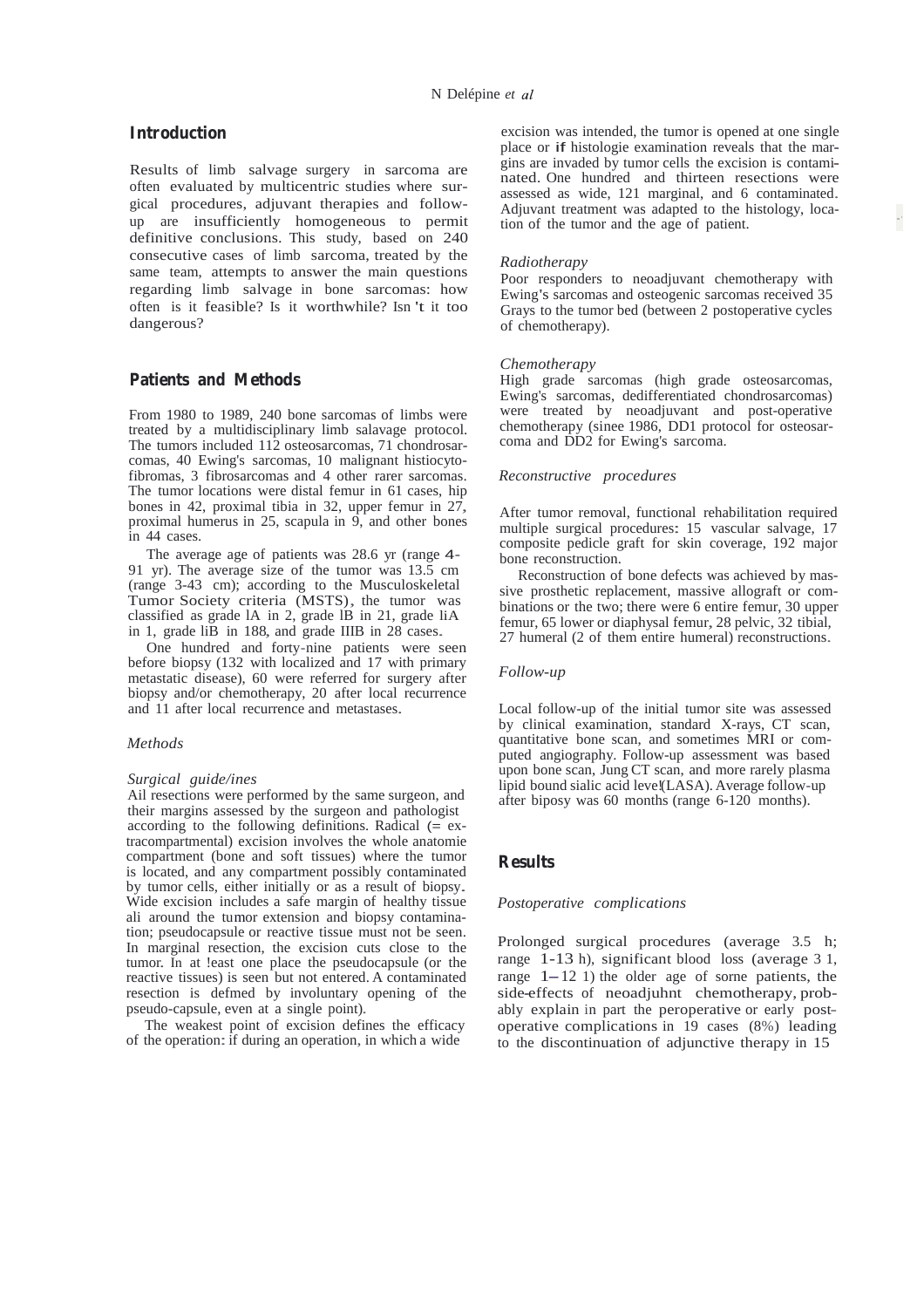cases, poor function (14 cases), secondary amputation [9] or death [3].

The difficulties and the severity of complications clearly indicate the necessity of adequate experience and the treatment of a sufficient number of patients before undertaking limb preservative surgery for bone sarcomas.

### *Oncologie results*

Of the 240 patients, 150 are alive and diseasefree, 4 are still under treatment, 81 have died as a result of their cancer, 3 have died from iatrogenic side-effects, and 2 have died from other diseases. Actuarial disease-free survival of the entire group is 73% at 2 yr, 67% at 3 yr, and 62% at <sup>5</sup> yr.

### *Local control*

Of the 240 patients, only 6% (15) suffered from local relapse. Most of the cases were complicated by inadequate biopsies which bad been performed in other centers, or limb salvage after local relapse in patients previously treated by radiation or surgery.

### *Functional results*

The late functional result was evaluated in 231 patients according to MSTS grading and was estimated as excellent in 109 cases, very good in 68 (29%) good in <sup>31</sup> (12%), and poor in <sup>23</sup> (9%). Functional results were related to bone, nerve and muscle defects, depending on the location and on the side-effects of treatment.

In our practice, complete excision of an entire muscular compartment was exceptional; the functional defect was usually compensated by hypertrophy of the remaining muscle..

Tendon excisions were poorly tolerated, but were only necessary in the case of large metaphyseal resections, reconstructed by classical metal prostheses [3]. In order to improve functional results of limb salvage surgery, we developed use of allografts, combined in most cases with titanium prostheses. Cadaveric allograft material was acquired with no particular regard for sterility, and was preserved by mild freezing  $(-40^{\circ}C)$ and sterilized with external irradiation immediately prior to use. With bone graft material present, a period of restricted activity is advocated after surgery, to aid muscle reinsertion.

In the upper limb, activity was restricted for 45 days; and in the lower limb, for 90 days.

Functional improvement secondary to muscle attachment was particularly evident in the case of humerus, tibia and upper femur.

All conserved limbs were pain-free except in <sup>6</sup> cases. The functional state of patients was far better than that following amputation would have been the treatment proposed in the past.

### *Prognostic factors*

The worst prognosis remains correlated with: metastasis noted at the first consultation: of <sup>28</sup> patients with metastasis at our initial staging, only 13 are alive more than 2 yr after completion of treatment; proximal location of the tumor: disease-free survival (DFS), of patients with tumor location at the hip scapula or proximal femur is 30% compared to 80% disease-free survival in patients with other locations.

In patients treated by neoadjuvant chemotherapy, an initia11arge volume tumor is a predictive factor of a poor histologie response and of disease-free survival. In fact large volume tumor is also the essential poor prognosis indication, as early diagnosis and treatment appear to be the most important factors to obtain good local and general results.

The influence of treatment on outcome is very interesting: in osteosarcoma, prognosis essentially depends on the efficacy of chemotherapy; DFS is 60% at 5 yr with postoperative chemotherapy, and is less than 35% with adriamycin (ADR). Cisplatin (CDDP) combination as preoperative chemotherapy is 80% with TlO (with respect to short preoperative chemotherapy). With adaptation of methotrexate (MTX) dose to age and individual pharmacokinetics, the actuarial disease-free survi:val reaches 100% at <sup>42</sup> months. In this study as in others [4, 8, 12, 13], conservative surgery gives comparable cure rates to amputation.

In Ewing's sarcoma, systematic *"en bloc* resection" of primary bone tumor seems to improve prognosis. In our data, actuarial DFS is 90% at 40 months for patients treated by an *.en bloc* resection and DD2 protocol. Compared to the previous pilot study (DFS 35% at 3 yr in patients treated by radiation and chemotherapy), these preliminary results are promising (fig 5).

In low grade (I or Il) chondrosarcoma, the major prognostic factor appears to be the early surgical treatment and the quality of surgical *en*   $bloc$  resection  $[2, 9, 11, 14]$ : if local control is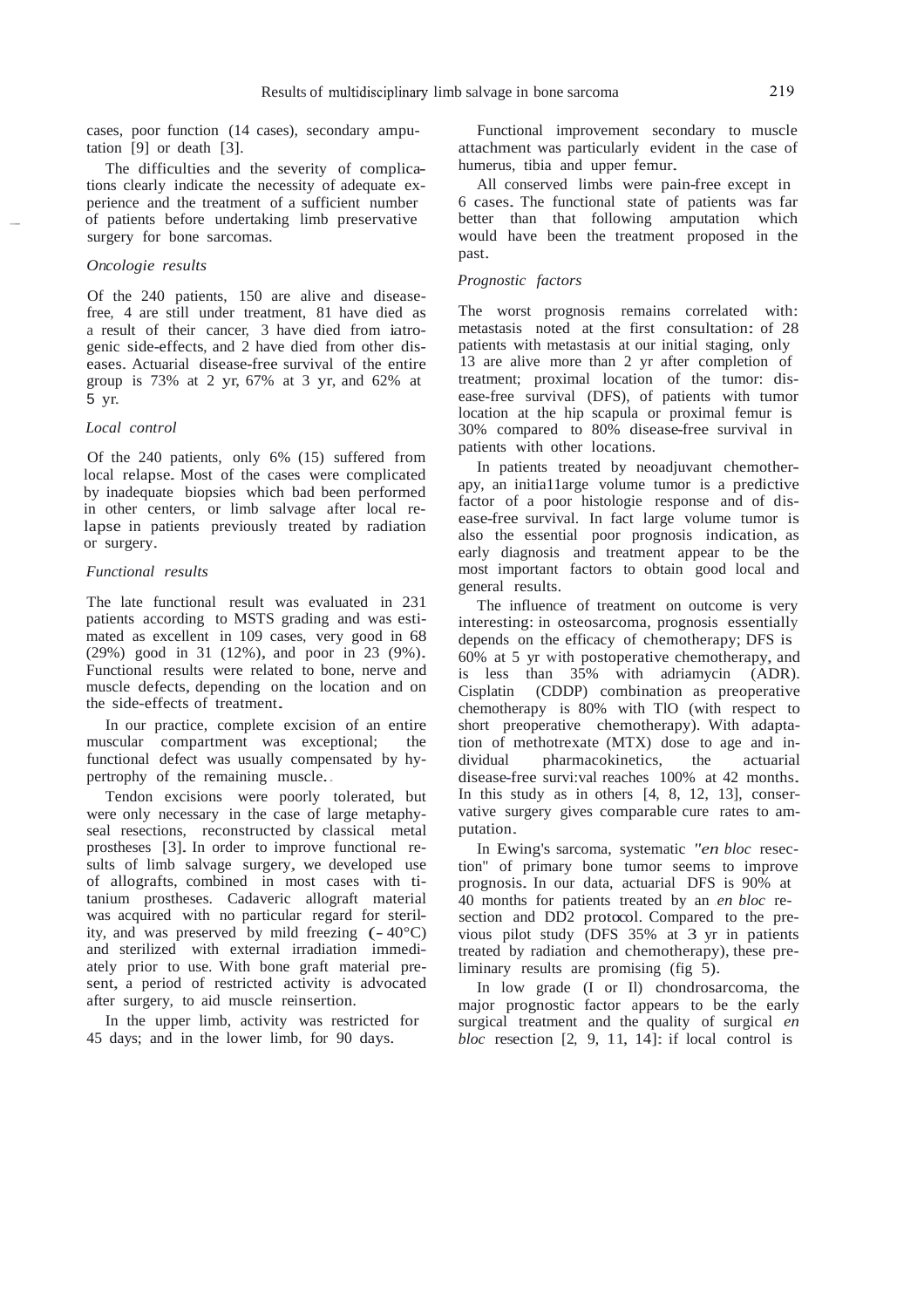N Delépine *et*



**Fig 1.** Total humeral replacement for fibrosarcoma. Functional result rated excellent. There has been complete remission for 4 years.



**Fig** 2. Pathologie fracture of <sup>a</sup> humeral osteosarcoma. *En bloc* resection and prosthetic. replacement. Good result <sup>98</sup> months after resection.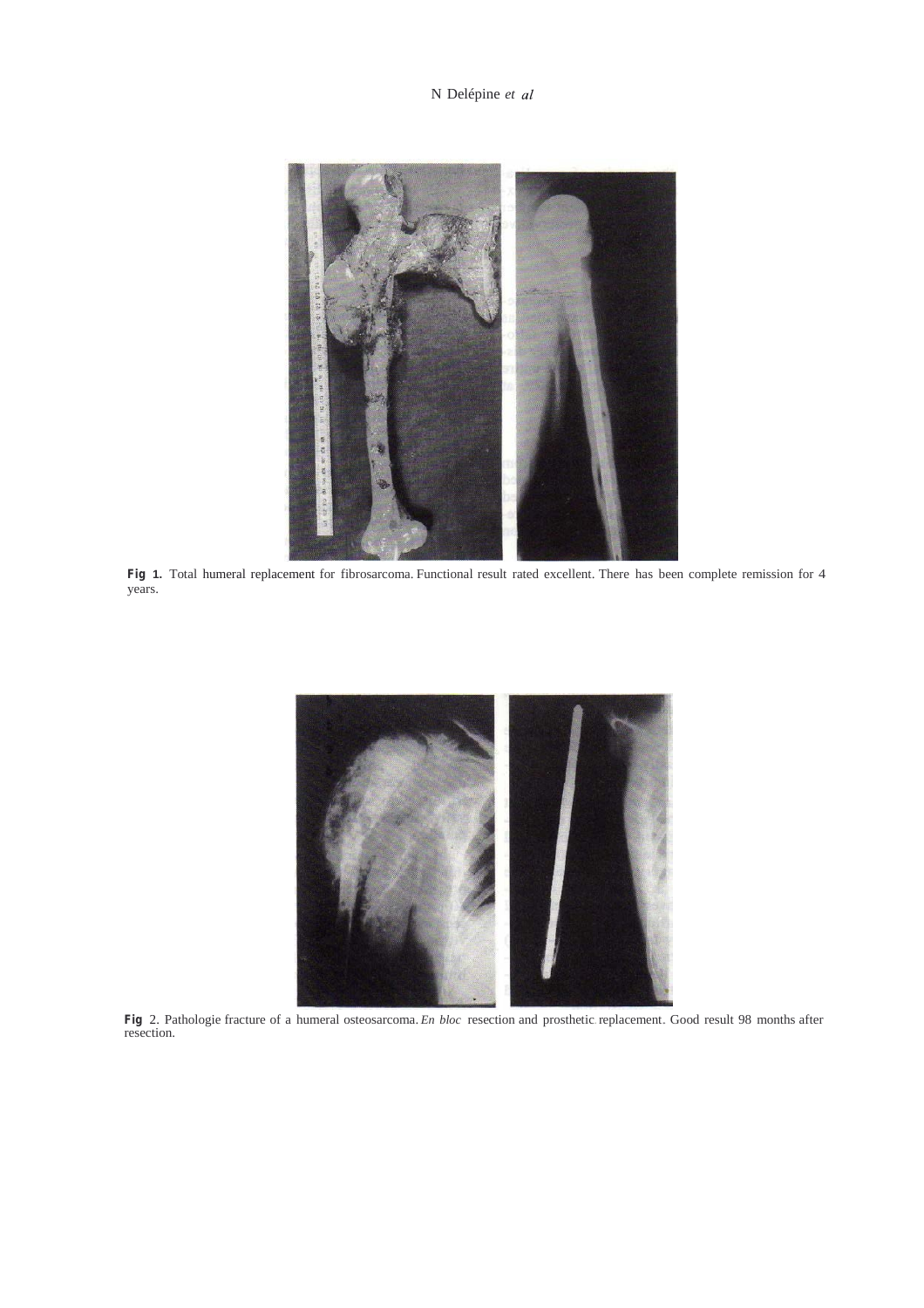

Fig 3. Large Ewing's sarcoma of the femur. *En bloc* resection of the total femur, growing prosthesis coated with bank allograft. Good functional result after 2 years.

obtained by the first treatment DFS is 90% at 5 yr, but only 60% after local recurrence (fig 6).

Regarding surgical margins, in this study radiotherapy was generally used for poor responders; the local recurrence rate was not greater for marginal resection (121 patients, 6 local relapses) than for wide resection (113 patients, 5 local relapses). The most important surgical factor in avoiding local relapse is the extratumoral quality of *en bloc* resection outside the limits of the tumor. It is essential not to open the tumor (4 local relapses occurred among the 6 contaminated resections).

### **Discussion**

Which are the most important questions concerning limb sparing surgery in limb sarcomas? Isn't it too dangerous? Is the functional result worthwhile? Is it feasible ?

### *Risks of conservative surgery*

Risk of recurrence is naturally included in conservative surgery. In fact, only 2 factors are essential in making a decision as to whether the limb should be spared or not.

The surgeon's experience and the efficacy of the adjuvant treatment. The sensitivity of permeation nodules to adjuvant treatment depends on the type of tumor: local relapses are more frequent in high grade fibrosarcomas and chondrosarcomas than in osteosarcomas and Ewing's sarcomas (when seen before biopsy).

Initial treatment procedures are the most important factor determining local prognosis: in our study, local relapses occurred in 4% of cases (6!149) in patients seen before biopsy, but in 10% (9/91) in patients seen after biopsy [7]. Tumor size, pathological fracture, and young age were not correlated with risk of local recurrence.

### *Functional advantages*

The functional advantages recommend the use of conservative surgery. Ninety-five % of our patients are living far better than they could have done after amputation. This functional advantage increased inversely with the tumor size as surgery is, in our practice, as "conservative" as possible, guided by sophisticated computed imaging [6] and protected by routine adjliVant local radiotherapy in poor respondeu;.

Social and professional problems, affective persona!relationships are also greatly improved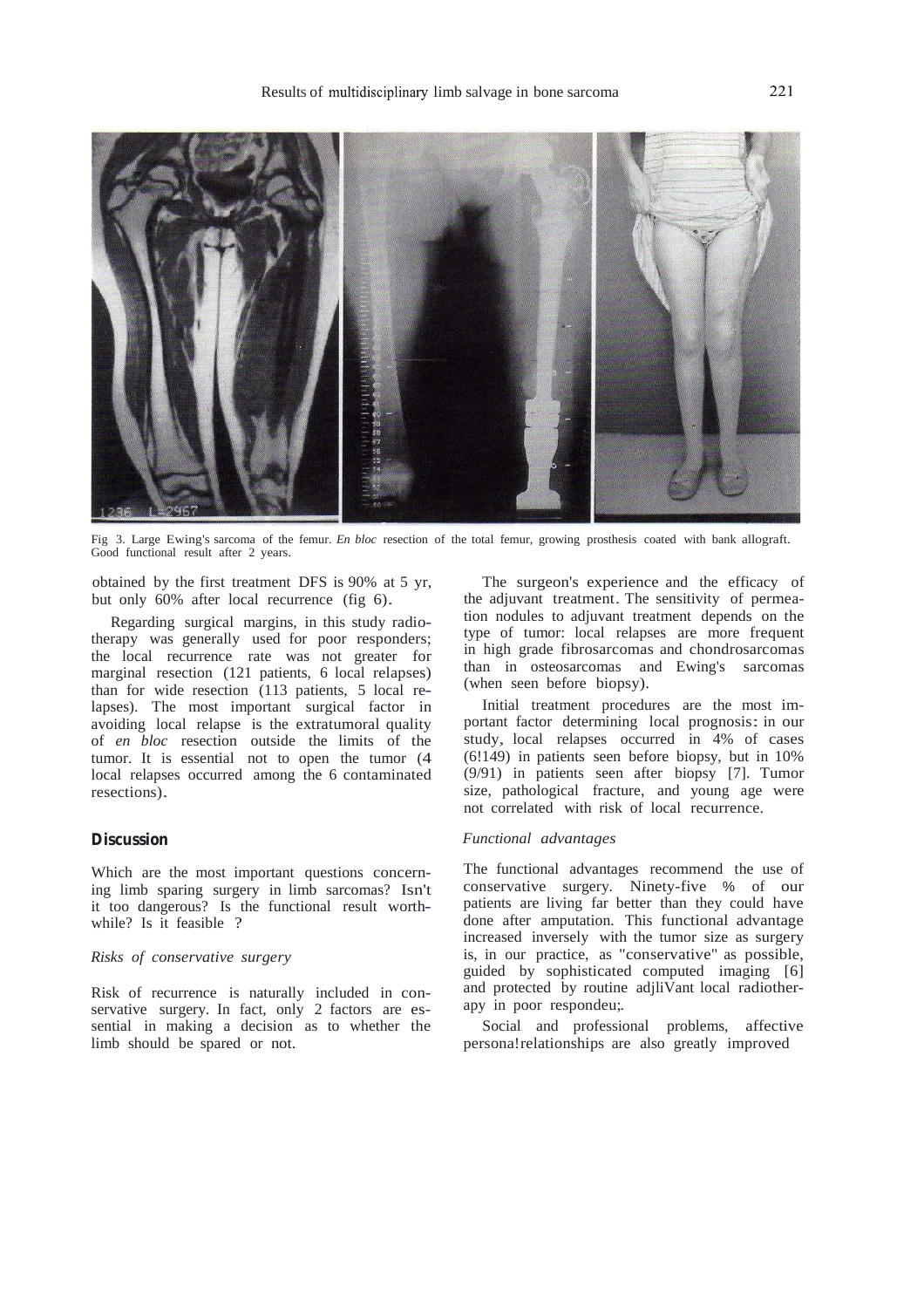

**Fig 4.** Multifocal osteosarcoma. *En bloc* resection of the 3 visible bone metastases. Functional result rated as excellent *5* years after operation.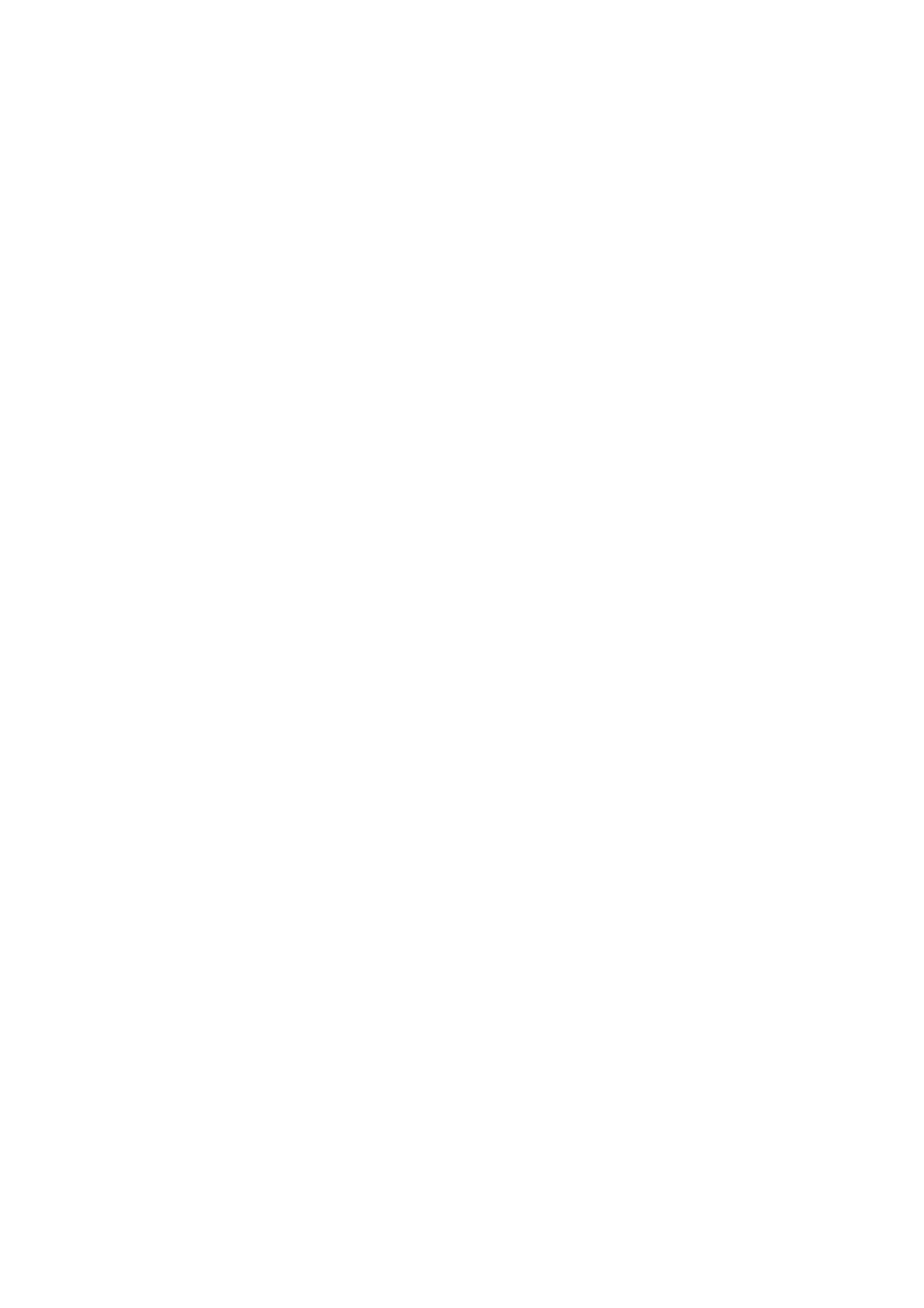

**Fig 4.** Multifocal osteosarcoma. *En bloc* resection of the 3 visible bone metastases. Functional result rated as excellent *5* years after operation.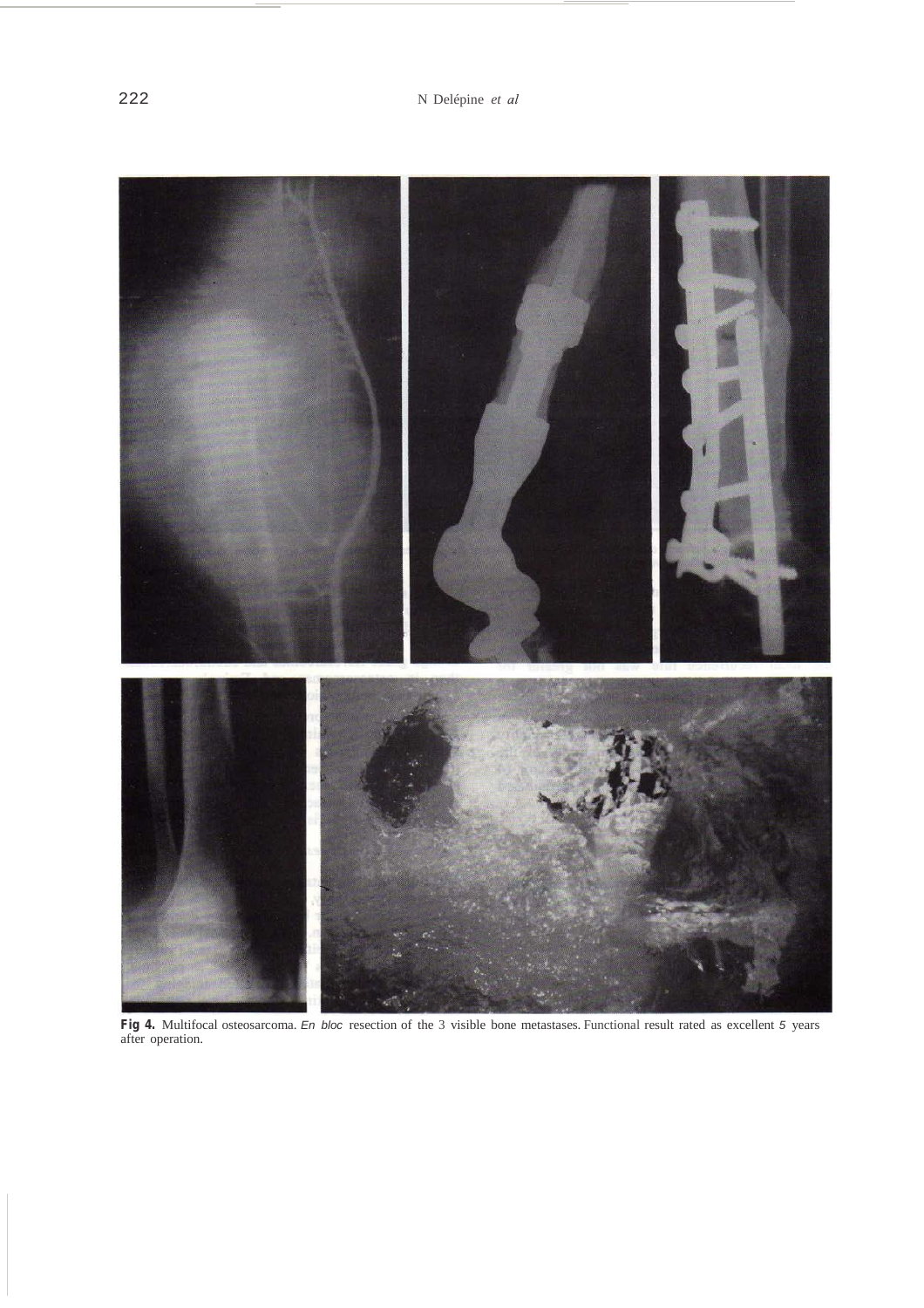### Results of multidisciplinary limb salvage in bone sarcoma

Results of multidisciplinary limb salvage in bone sarcoma 223



Fig 5. Actuarial disease-free survival of Ewing's sarcoma according to 1), radiotherapy and chemotherapy protocol; 2), protocol DD2 with *en bloc* resection.



Fig 6. Actuarial disease-free survival of low grade chondrosarcoma accordinto initial treatment.1), patients initially treated by our team; 2), patients referred afer local recurrence.

by conservative surgery. Psychological support cannot replace the amputated limb; and it is not over enthusiastic to state that conservative surgery preserves quality of life in young children or teenagers during a particularly difficult period of their lives. Amputation, although fast is often followed by divorce, or being turned away by friends, chronic rejection and indifference towards rehabilitation and possibly loss of job.

Another major advantage of conservative surgery consists of the improvement in contact between doctor and patient. Limb sparing leaves the patient in a physical and e otional state that makes them receptive to adjuvant chemotherapy as long as is necessary and which largely compensates for the local recurrence risk of the method.

#### *Is conservative surgery often feasible?*

"Feasibility" essentially depends on the surgeon's determination, experience and ingenuity. The surgeon and his staff must assess each case without an a *priori.* Each operation should be adapted to the age of the patient, to tumor size and location and to probable vascular and skin complications [5]. To emphasize these fondamental principles, we will analyze the classical contraindications regarding conservative surgery. Young age of the patients is no longer a contraindication as procedure planning will program limb equalization during growth. Our patients with osteosarcomas or Ewing's sarcomas have benefitted from an expandable prosthesis which permits compensation of discrepancy of length of the limb.

Tumor size > 15 cm length requires longer procedures, lowers the final functional limb value and overall prognosis, but does not increase local recurrence rate. As the functional result remains far better than amputation, limb sparing procedures are still justified (fig 1, 2, 3).

Failure of neoadjuvant chemotherapy leads to a high risk of metastasis but does not increase the local recurrence risk, providing that local radiotherapy follows surgery.

Pathological fracture does not increase the recurrence rate if conservative surgery is performed 2 or 3 weeks after orthopedie treatment, and if the *en bloc* resection does not open the fracture hematoma and removes it together with tumor (fig 2).

Multifocal locations of osteosarcomas or metastatic osteosarcoma are not good indications for amputation, if *en bloc* resections of all visible locations are feasible (fig 4).

Vascular involvement requires vascular reconstruction by vascular repair performed in various ways with the help of a vascular surgeon for this part of the reconstruction process [10].

Infection following biopsy or conservative surgery greatly worsens the prognosis because it prevents chemotherapy from being administered and bone reconstruction from being carried out. If <sup>a</sup> femoro-tibial nailing with gentalline cement does not produce rapid improvement, amputation may be indicated. These infectious complications led us to carry out amputatioQs in 2 patients over a 10-yr period for concomitant vascular and skin involvement.

Local relapse after radiotherapy greatly increases the recurrence rate following marginal ex